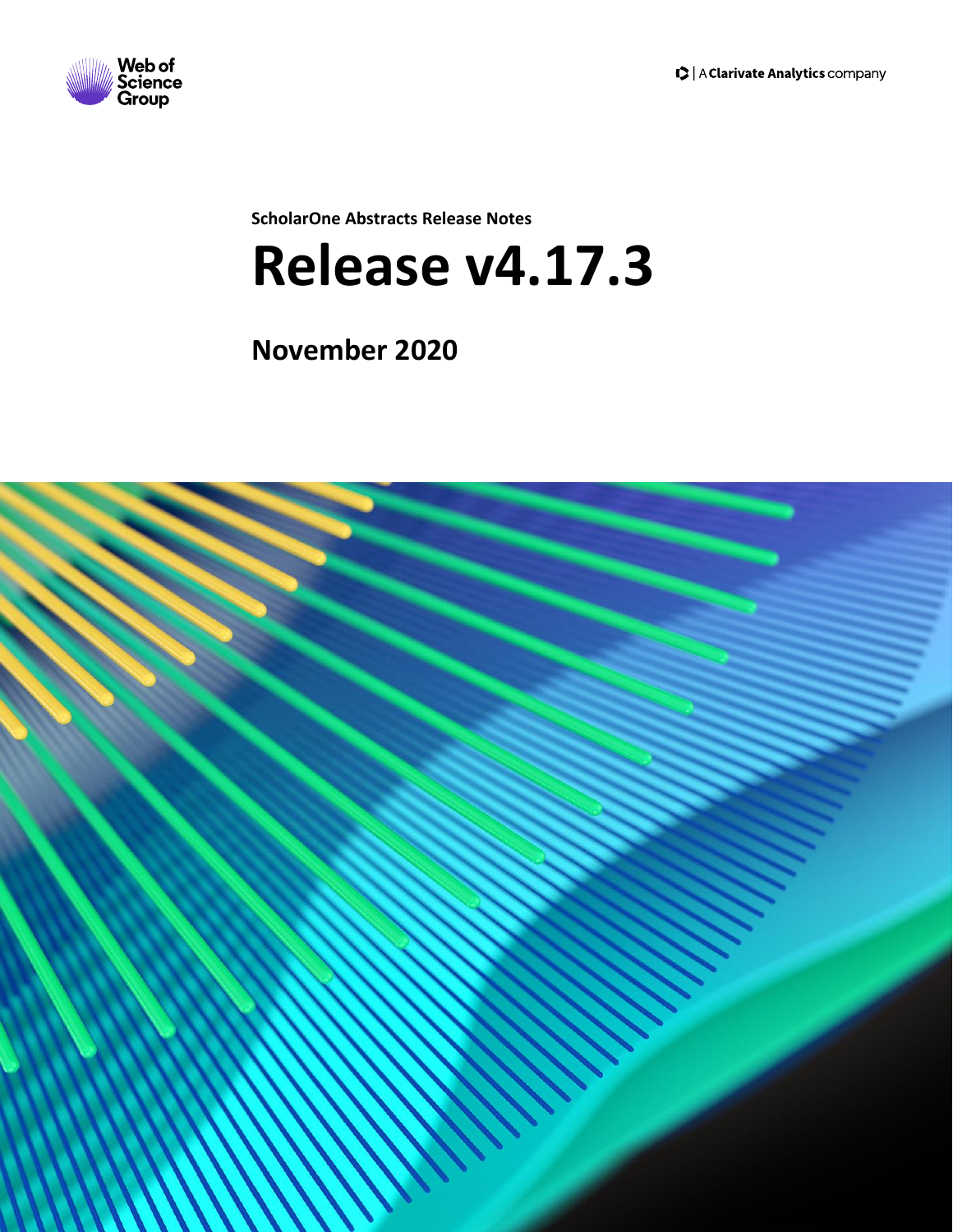

# **Overview**

The *ScholarOne* Product Team is actively engaged in ongoing upgrades to security, performance, and user experience. The following items represent notable improvements made to the platform and tools in this release, as well as key defect fixes and optimizations.

This document also provides information about default configuration values and instructions for configuring each feature. Please note that some features must be activated by an administrator or *ScholarOne* representative for your users to benefit from the new functionality; contact your publisher team or ScholarOne for questions around permission or configurations.

We encourage you to communicate workflow changes to all affected users.

*If you have questions about any of the items included in this release, please reach out to ScholarOne Product Support at [s1abstractshelp@clarivate.com](mailto:s1abstractshelp@clarivate.com).* 

#### **Contents**

- 1. [Ringgold Connection Alert](#page-2-0)
- **2.** [Ringgold](#page-3-0)
- **3.** [Custom Export Enhancement](#page-3-1)

*Note: This release contains no DTD changes and no ISO changes.*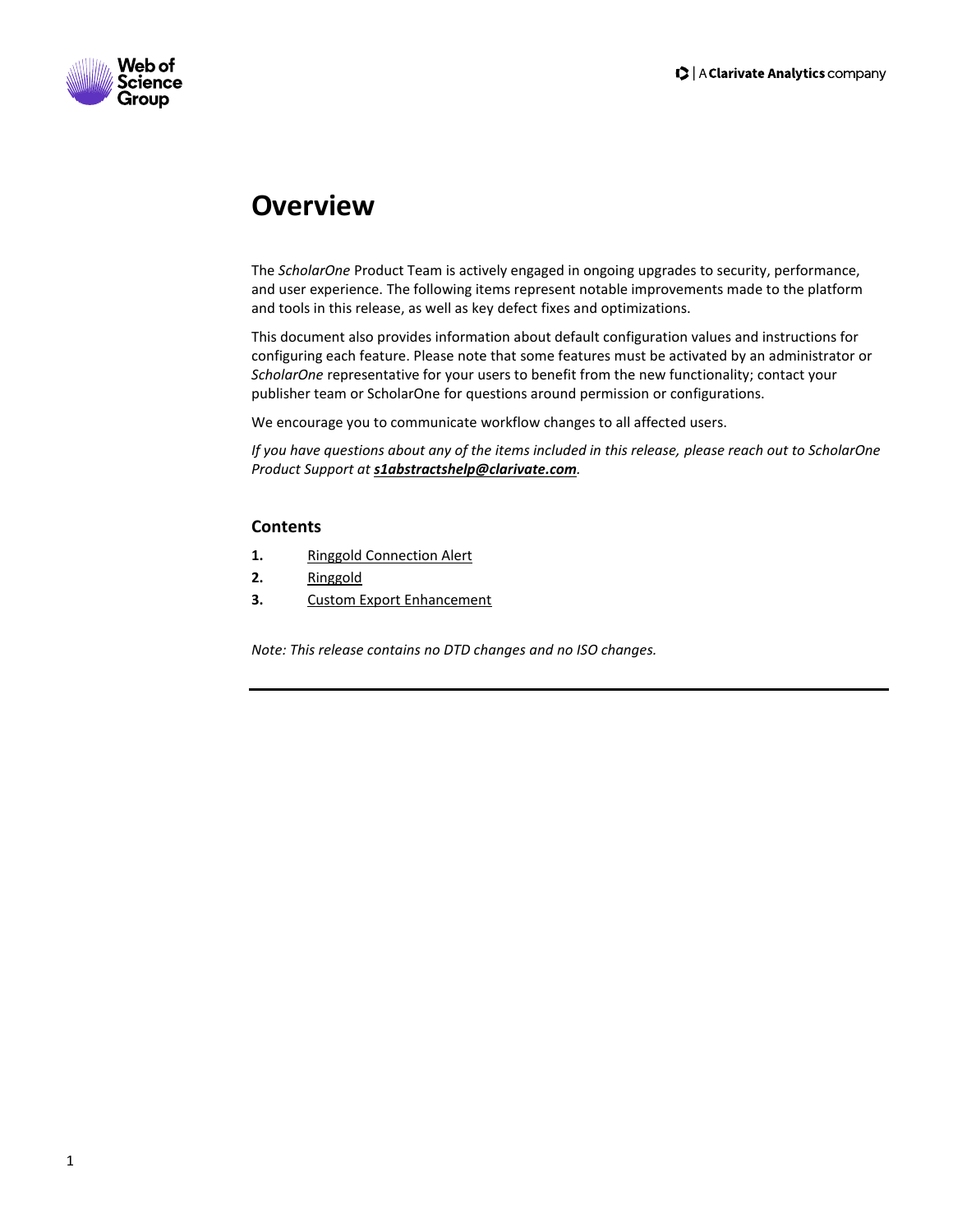

# **Release 4.17.3 Updates**

### <span id="page-2-0"></span>**1. Ringgold Connection Alert**

#### *Users*

**Author Admin**

#### **Action Required**

This feature is available by default when Ringgold is enabled. To activate Ringgold, please contact your Client Implementation Manager.

#### **Details**

A Ringgold ID is a unique identifier applied to organizations to facilitate the management of institutional affiliations. We will begin to alert users when their institution is not connected to a Ringgold ID when Ringgold is enabled.

- A warning icon will appear next to any institution not connected to Ringgold.
- On hover, the warning icon will display a tool tip advising "This institution is not connected to Ringgold. Search again and select an institution from the dropdown to connect the institution to Ringgold."
- To remove the warning icon a user only needs to edit their affiliation and choose a Ringgold connected institution.
- An institution that is not connected to Ringgold will not prevent submission.

| * Institution                        | Department               |
|--------------------------------------|--------------------------|
| ScholarOne <b>向</b>                  |                          |
| * Country / Region                   | * State / Province       |
| <b>United States</b><br>$\checkmark$ | Virginia<br>$\checkmark$ |
| * City                               |                          |
| Charlottesville                      |                          |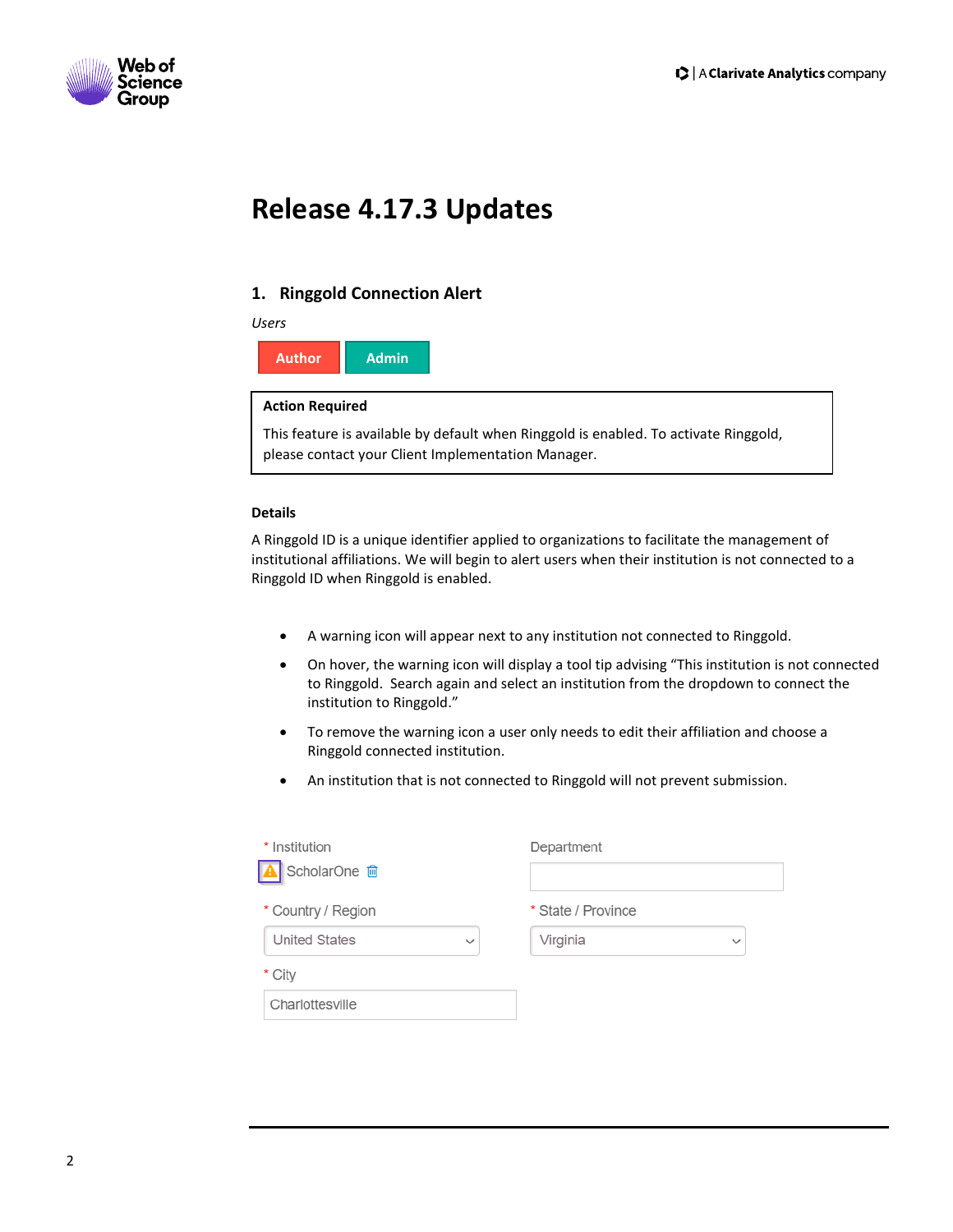

### <span id="page-3-0"></span>**2. Updating Institutions with Ringgold Enabled**

| Users                                                                                                                                      |              |
|--------------------------------------------------------------------------------------------------------------------------------------------|--------------|
| <b>Author</b>                                                                                                                              | <b>Admin</b> |
| <b>Action Required</b>                                                                                                                     |              |
| This feature is available by default when Ringgold is enabled. To activate Ringgold,<br>please contact your Client Implementation Manager. |              |

#### **Details**

When Ringgold is enabled, to edit an institution the user will need to click the trash icon to update the institution.

| * Institution<br>Southern Utah University <b>面</b>         | Department                                 |
|------------------------------------------------------------|--------------------------------------------|
| * Country / Region<br><b>United States</b><br>$\checkmark$ | * State / Province<br>Utah<br>$\checkmark$ |
| * City                                                     |                                            |
| Cedar City                                                 |                                            |

### <span id="page-3-1"></span>**3. Custom Exports**

*Users*

**Admin**

#### **Action Required**

This feature is available for custom exports. If you need a custom export, please contact your Client Implementation Manager.

#### **Details**

Added the ability to export specific files for needed custom exports through the data export tool.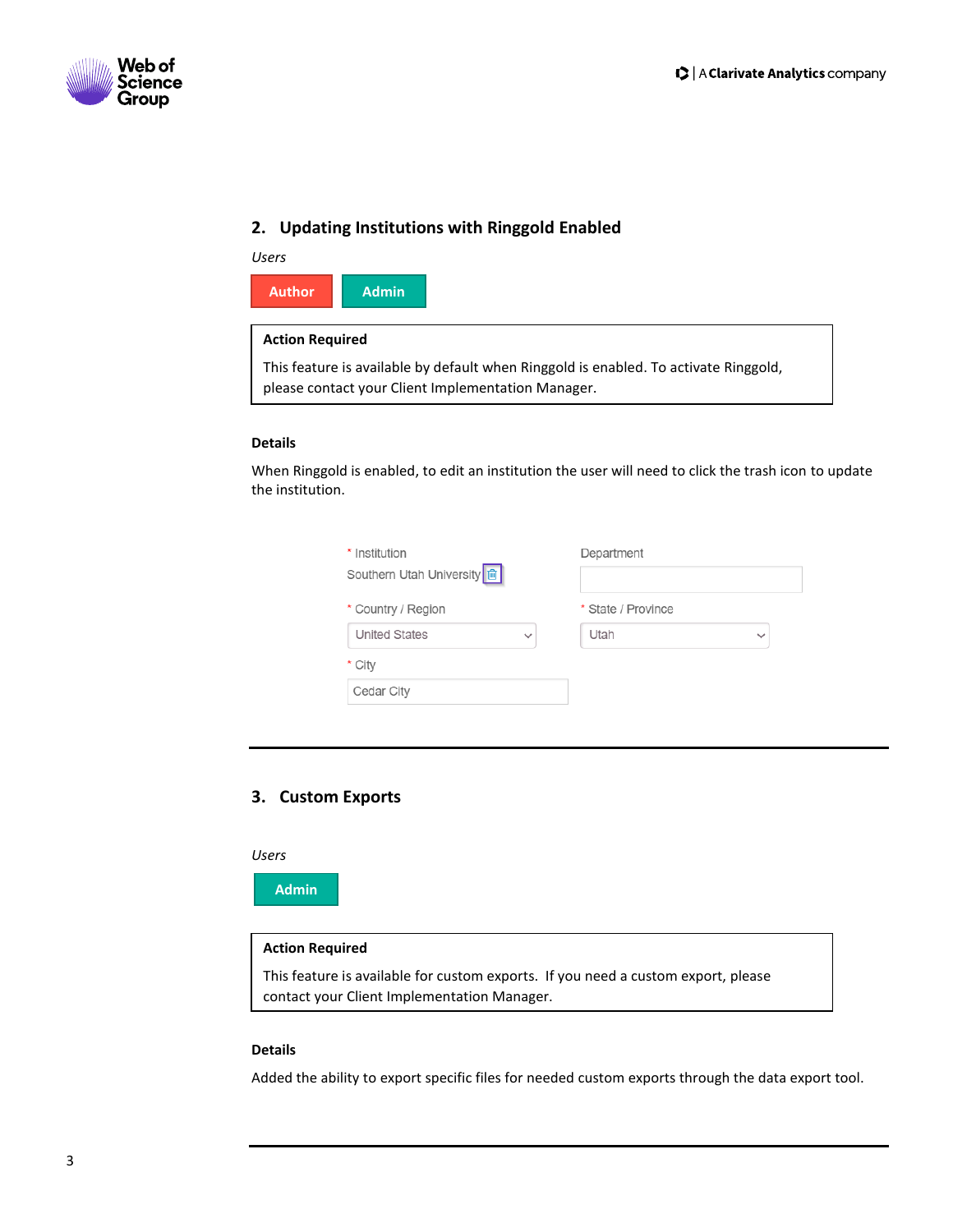



**Note**

## **Notable Defect Fixes & Functionality Optimizations**

#### • **Session Host Tag**

o Fixed an issue where ##session\_hosts\_info## tag did not always populate session host info details.

ScholarOne deploys several patches and hotfixes between releases, ensuring that our users experience constant improvements to the platform. Many of these are driven by internal teams to optimize processes and therefore do not affect workflows. If you have questions about any of these changes, however, please reach out to Support.